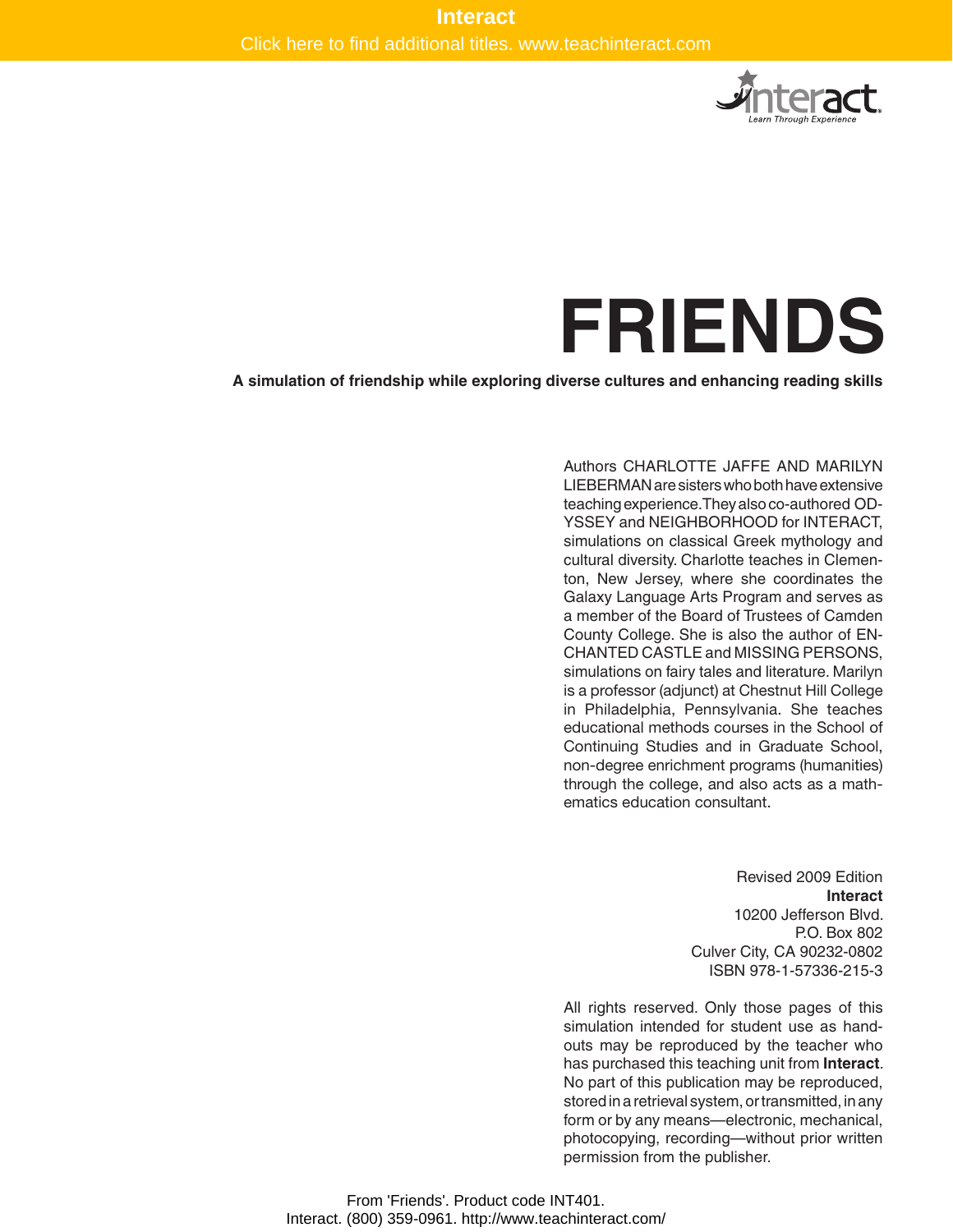## **OVERVIEW** - 1

This simulation is divided into four tab sections.

#### **TAB 2: HISTORY**

Students are first divided randomly (or by teacher selection) into six ethnic groups: Native Americans, Jewish Americans, Irish Americans, African Americans, Hispanic Americans, and Asian Americans. Each group receives a folder containing the same colored construction paper squares to be used as badges during the simulation. (Care is taken so that the colors do *not*represent ethnic or racial background, but all members of a group do have the same color.)

Students then receive the FRIENDS MAP. This map contains a typical neighborhood having a small commercial area and several streets lined with houses. Students color the buildings the same color as their badge, then cut the map along the broken lines. They put these pieces into an envelope, which they give to their teacher. The teacher distributes these pieces to the groups after they complete various assignments—each of which is worth one Map piece. However, in order to create a neighborhood of mixed colors, each group cannot receive a second piece of the same color until it has received pieces of all six colors. Hence, the map each group recreates shows a multicultural neighborhood.

After each group receives a BACKGROUND ESSAY on the group's culture, students complete an activity designed to ensure they understand the various elements of this culture. Each group creates a BIG BOOK in which students write in their own words what they have learned about their culture. PHONICS ACTIVITIES are integrated into reading instruction. Groups work on these activities and complete their BIG BOOKS.

Tab 2 ends with the FIRST FRIENDS DAY. New multi-ethnic groups are formed, made up of one representative from each of the various ethnic groups, creating "jigsaw" response groups. The ethnic representatives take turns sharing with their new multicultural group the BIG BOOKS which their ethnic group has produced.

#### **TAB 3: CULTURE**

During this tab section students learn about the arts and crafts, food, songs, games, and holidays of each ethnic group. They help one another complete activity sheets for each area with the understanding that this is in preparation for a skit to be presented to the whole class on the SECOND FRIENDS DAY.

**six ethnic groups**

**the FRIENDS MAP**

> **a BIG BOOK**

**"jigsaw" response groups**

**activity sheets**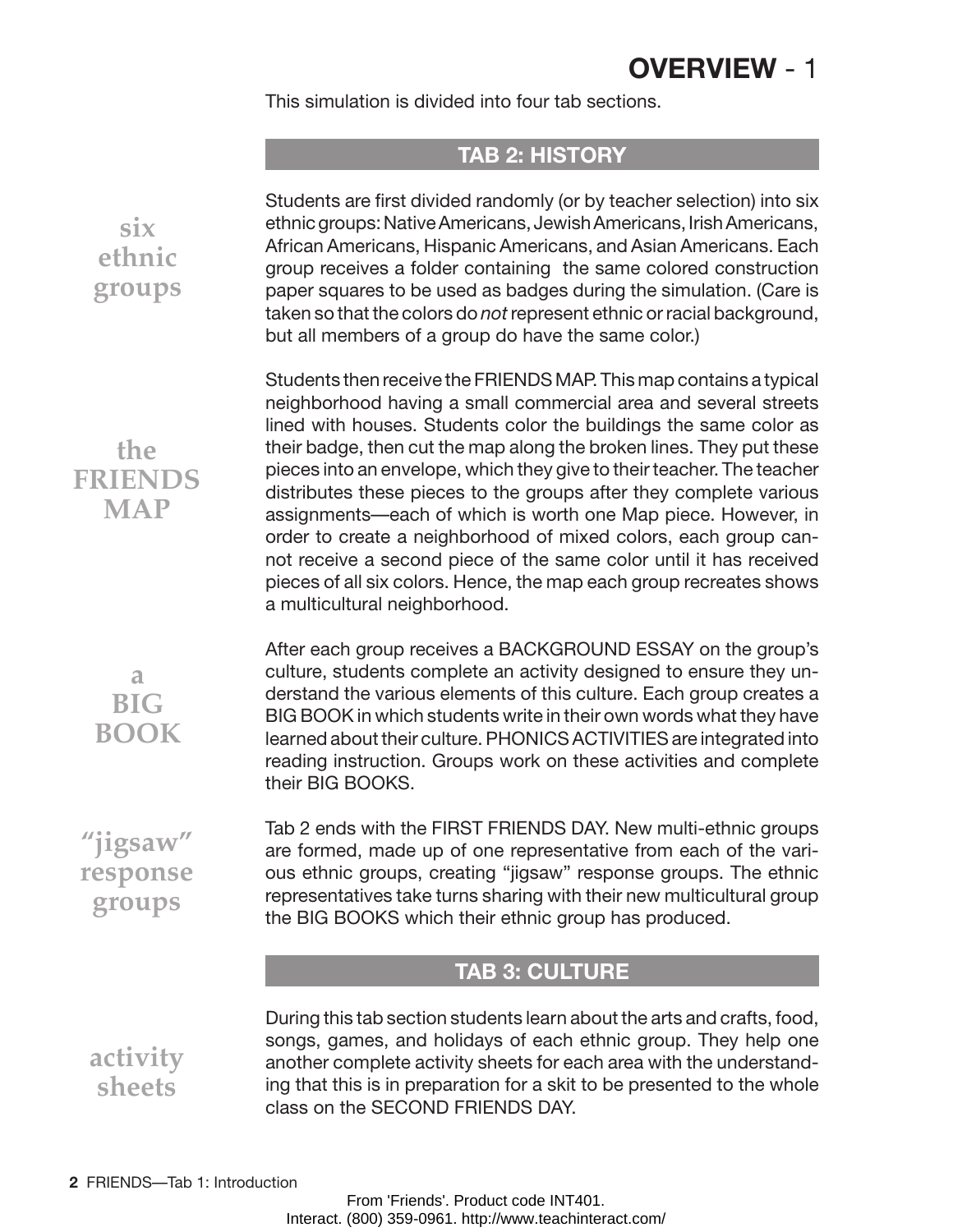# **OVERVIEW** - 2

**a skit on a specific holiday**

On the SECOND FRIENDS DAY all groups present a skit on a specific holiday of its ethnic group. Following the presentation of each skit, one member will lead a discussion of the skit's meaning with his or her jigsaw mixed group. By participating in these smaller response groups, students will have a greater opportunity to have their questions answered.

### **Tab 4: Literature**

**short literary selections**

> **help guide**

**forbidden**

**to speak**

In this tab section students either read, or have read to them, short LITERARY selections relating to the culture of their FRIENDS group. An extensive BIBLIOGRAPHY is provided for each ethnic group as an aid to the teacher in deciding what literature to use. Various LIT-

Then a THIRD FRIENDS DAY is held with students participating, once again, in jigsaw groupings. Here each student shares the literature selection that he/she has read with the small jigsaw multicultural group. Activities and sheets to help guide the presentation are included. The presenter creates a book jacket and story summary to share. Students also prepare and share a dramatic reading.

#### **TAB 5: DISCRIMINATION**

This tab section begins with a DISCRIMINATION DAY in which all group members are forbidden to speak to anyone other than those in their own group. Depending on your class scheduling, this may be for an hour or for greater lengths of time during the day. The teacher may apply this "discrimination speaking" during recess and lunch as well.

The next day, students first meet in their regular groups and, after discussing how they felt during the previous day while being isolated, fill out an INDIVIDUAL RESPONSE sheet on discrimination.

Then, forming their FINAL FRIENDS DAY groups (jigsaw once again), students discuss the problems and benefits of living in a neighborhood of mixed ethnic backgrounds. They also discuss whether or not ethnic background should have anything to do with friendship. **mixed ethnic**

ERATURE STUDY activities are completed by each group.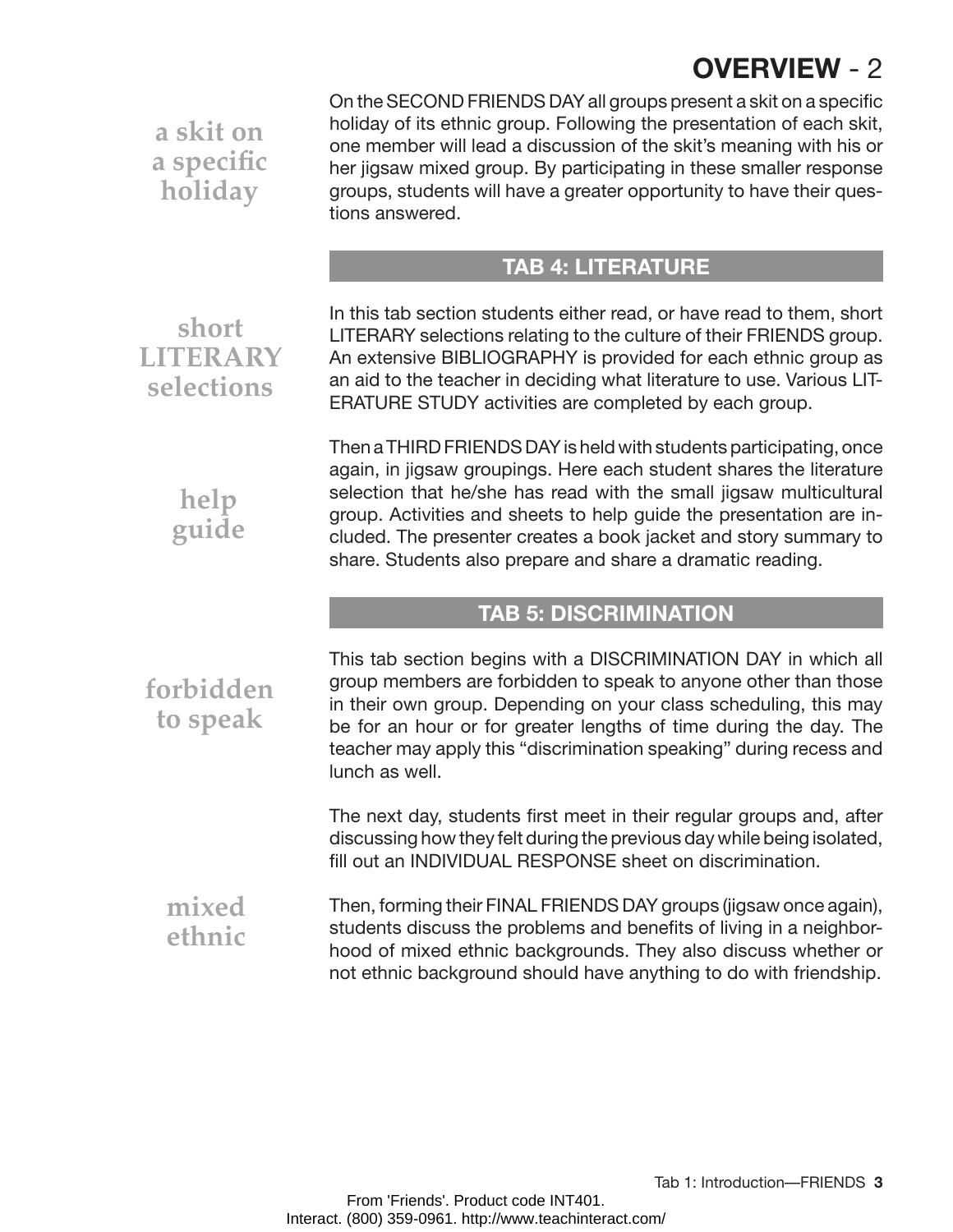## **OVERVIEW** - 3

**a short speech on the importance of being friends**

Finally, directions are given for holding a FRIENDS FESTIVAL. Since the students have done research on each ethnic group and the values of friendship, this festival is a wonderful way for students to exhibit what they have learned. Each group organizes a "booth area" featuring items from its cultural background. In addition, a spokesperson from each group gives a short speech on the importance of being friends with others regardless of their ethnic background. And, if time is available, the Reader's Theater option can be added in which each group gives a short reading dramatization from a literature selection group members have studied.



This culminating activity is meaningful authentic assessment for students because they have invited administrators and other staff members and their parents to visit their classroom. Everyone present enjoys sharing what students have learned about the importance of friendship in our multicultural society, through their reading, writing, discussing, and role playing during the FRIENDS simulation.

**66** ... the importance of friendship **99** in our multicultural society …